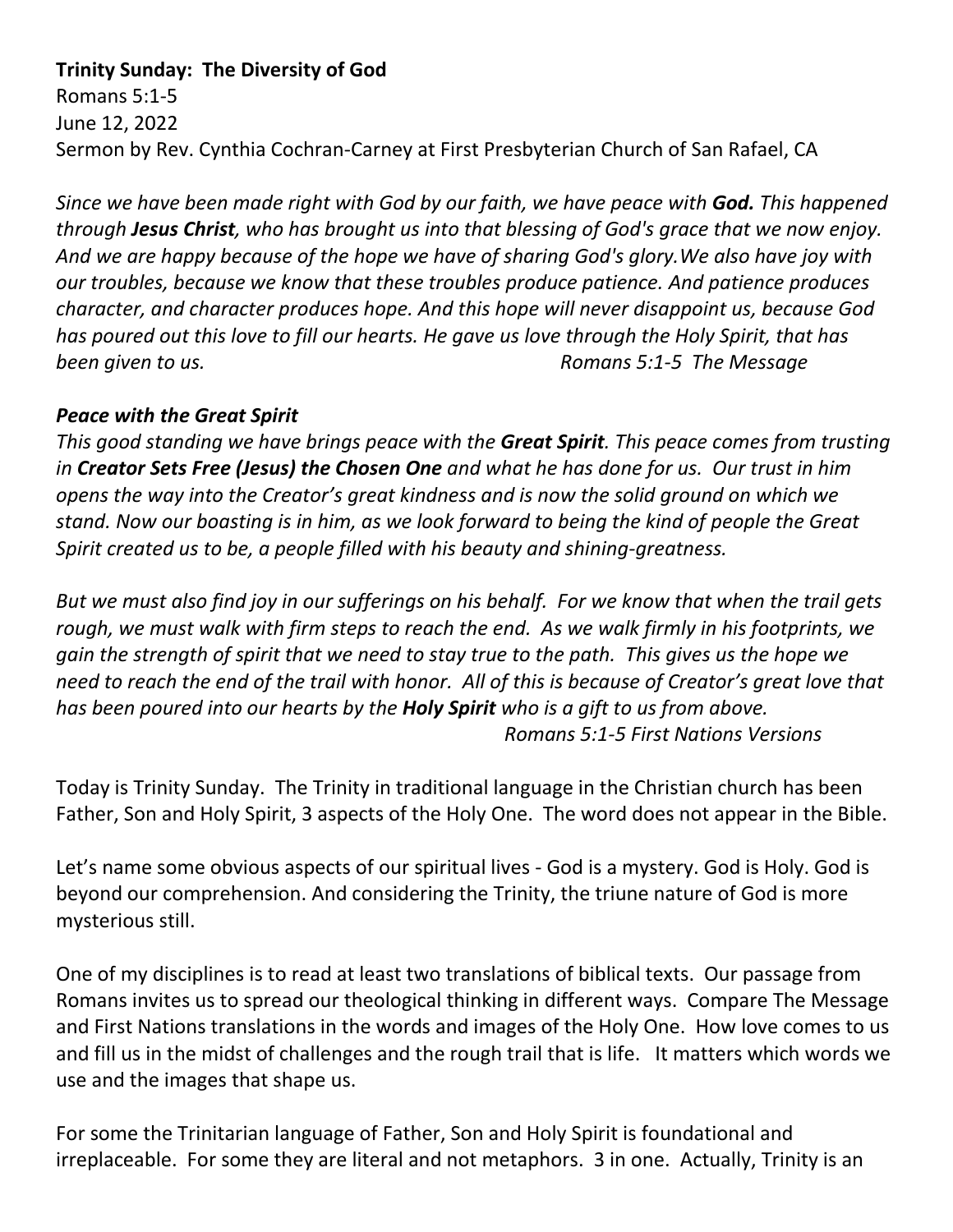attempt by Christians to understand how God is ONE and yet experience in 3 ways. You hear Trinitarian formula in many traditional hymns and prayers. I tend to use other Trinitarian language - Creator, Redeemer, Sustainer. Trinitarian language is grounded in Scripture. II Corinthians 13:13 is a blessing/benediction some pastors use - "The grace of the Lord Jesus Christ, the love of God, and the communion of the Holy Spirit be with all of you." Jesus commanded His followers to baptize disciples "in the name of the Father and of the Son and of the Holy Spirit" (Matthew 28:19). Not 3 separate gods. Not one more important than the other two.

How does is this Trinitarian belief and theology expressed?

In churches, we often look for language that helps children and adults grasp it. The Trinity is like water …… 3 forms …. Liquid, ice/solid, steam. Okay, but not complete. The Trinity is like an apple – seeds, fruit, skin…. Maybe

Humor – 3 in one body wash..... I don't think so.

There have been historical examples. St. Patrick offered the shamrock – one plant, 3 leaves, all connected.

How have artists expressed the Trinity?

Here is an image of the three persons of the Trinity. Father, Son, Holy Spirit, as played by two white men and a bird. Jesus is the one with the cross, if you were wondering.





This next image is a famous 14th century icon by Andrei Rublev. This comes from Abraham's experience in Genesis. He encounters three visitors and provides them with hospitality. Because of his hospitality, they pronounce a blessing—that Abraham's wife Sarah will bear a child in their old age. From the earliest days of the church's wrestling with this concept of Trinity, they have looked back at this text, of the three holy visitors, bringing blessing to Abraham.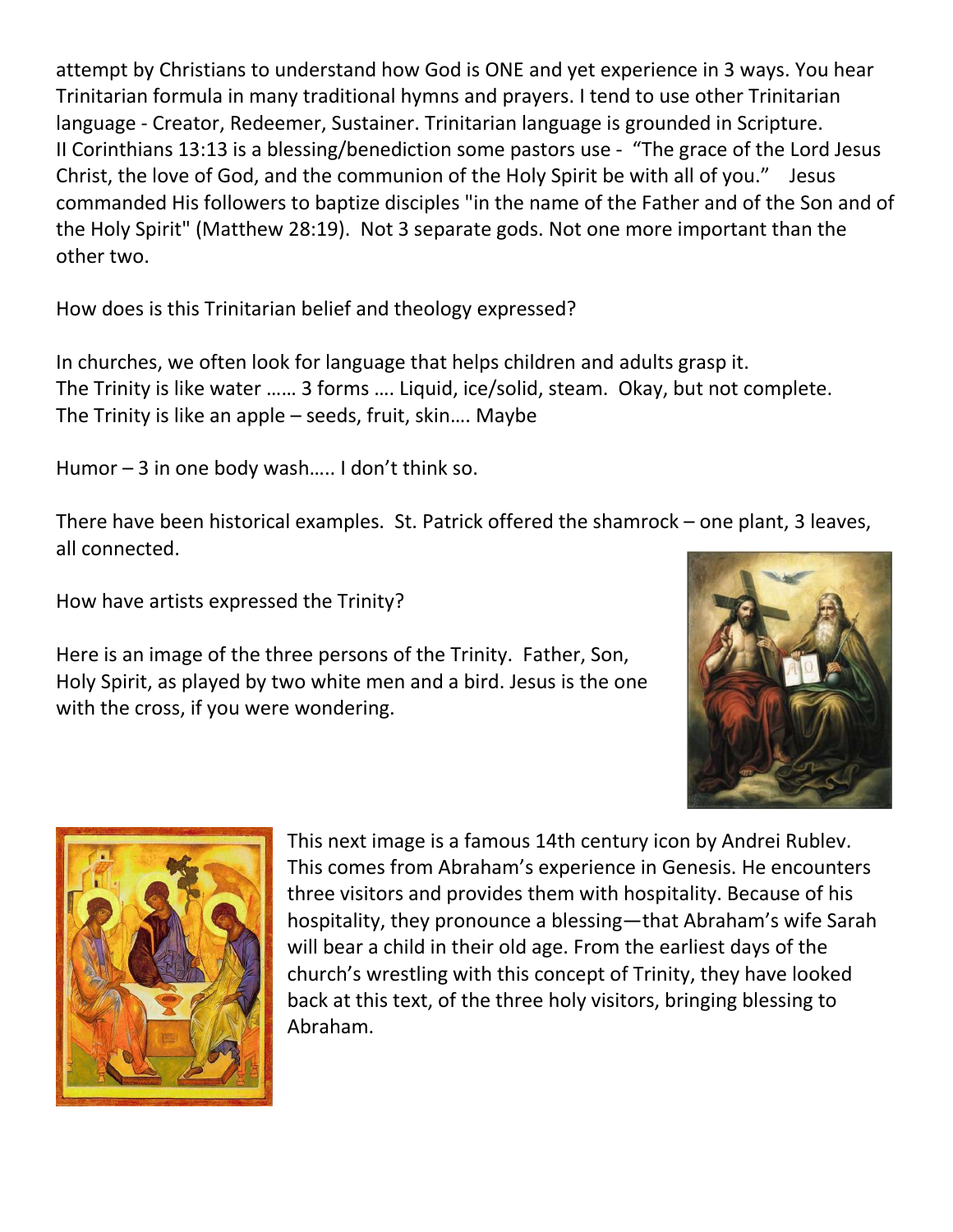This next slide is contemporary. I like the simplicity of it. And the circular movement. This picture captures the reality that there are not clear boundaries between the three persons of the Trinity.





And the final image is of a Celtic Trinity knot. Similar to the previous picture, the Celtic knot is one, unbroken line connecting the three, with no beginning and no ending. This trinity is surrounded by a circle, symbol of divine eternity. (1)

We don't have Trinity Sunday so you can adhere to correct doctrine. The Trinity matters because it is the theological grammar by which we understand the God of scripture. But shorthand can also limit us. Diversity of language and metaphors can deepen our experience of the Holy One. Our images of God become more fluid as we grow in spiritual maturity:

God comes to each of us in unique ways throughout our lives. For some people, it may be good if God comes as a Father, but sometimes God must come as a friend and other times as a lover. Yet as we continue on our spiritual journeys, sometimes God is revealed and experienced in feminine form. Perhaps it will be through Sophia infusing us with wisdom. The Spirit as feminine presence. God as Mother who labors and gives birth to creation.

We have to break through our ideas about God to find out who God really is. Our early and spontaneous images of God are typically a mixture of our experiences with our own mothers and fathers. If our mother was harshly critical, so is our God. If our father was domineering or authoritative, likewise our God. It's almost tragic to witness how many people are afraid of God, experience God as cold and absent, and even have a sense of God as someone who might hurt and betray them or punish them. These ideas about God reveal far more about relationships with parental figures than they do about our Trinitarian God.

Richard Rohr expresses this well.

Many of us, consciously or unconsciously, have pictured God and reality as a pyramidshaped universe. We placed a male God at the top of the triangle and everything else beneath. Most Christian art, church design, and architecture reflects this pyramidal worldview. Humanity's capacity to disguise its own flaws, even through religion, seems endless. Pyramid or patriarchal logic is only "logical" when applied in favor of the system and the status quo—which it proudly calls the "real world." Our very inability to recognize that shows how little influence the dynamic Trinity had on our historical ways of thinking. Actually real Trinitarian thinking is more spiral, circle, and flow than pyramid.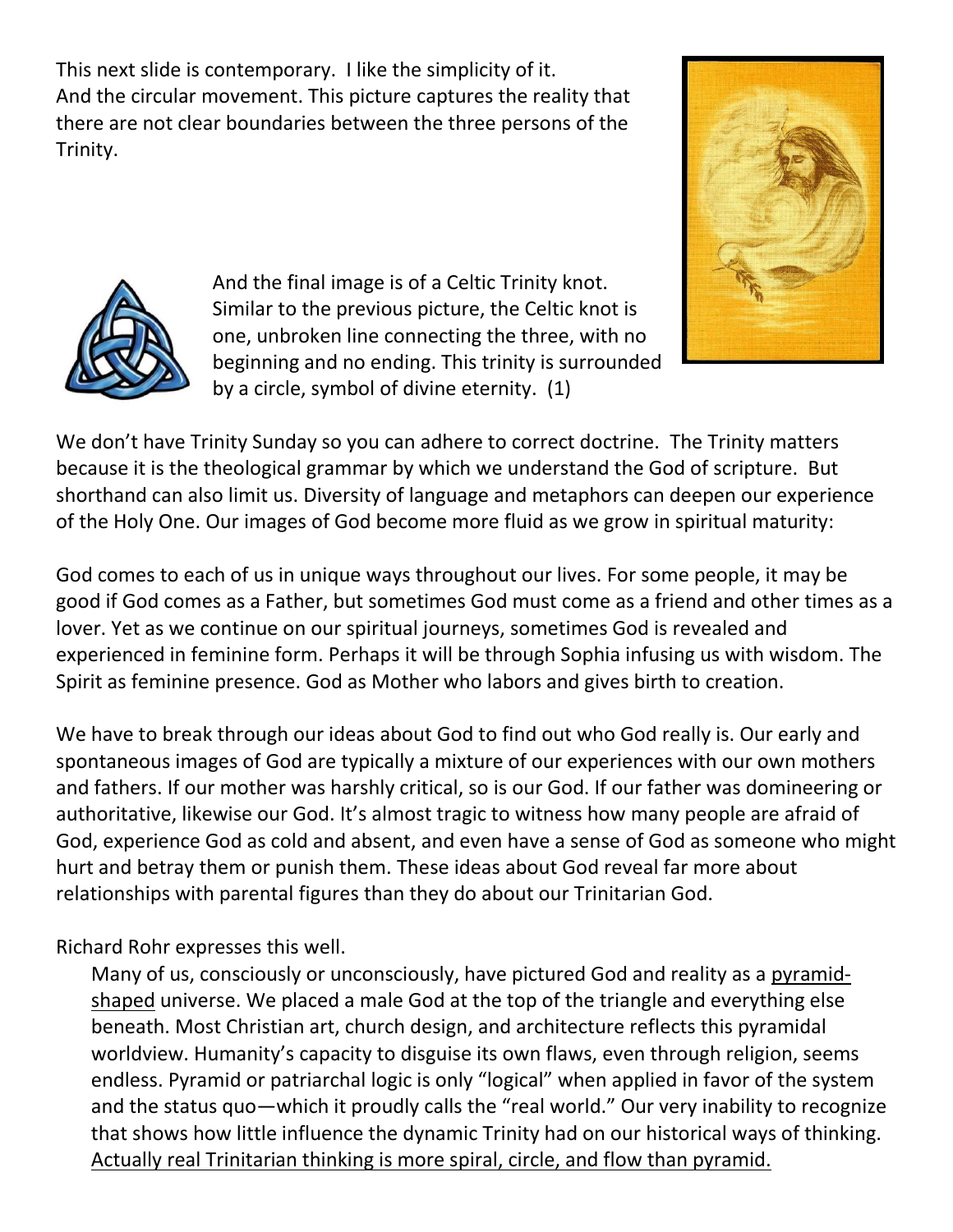We truly have nothing to be afraid of.... In a Trinitarian Universe, reality can be pictured as an Infinite, Loving Outpouring that empowers and generates an Eternal, Loving Infolding. All we have to lose are the false images of God that do not serve us and are too small.

The foundational good news is that all of creation and all of humanity have been drawn into this loving flow (no exceptions)! We are not outsiders or spectators but inherently part of the divine dance. Such good theology can create good politics and history. We still have hope. (2)

He echoes Paul's letter to the Romans. "*All of this is because of Creator's great love that has been poured into our hearts by the Holy Spirit who is a gift to us from above."* If our experience of God is one divine flow, of diversity and invitation, then our spiritual lives and churches reflect that. The Trinity matters because of relationship. The three persons of God are in relationship with each other. Not a relationship of hierarchy. Or of separate divisions of labor. But a relationship of connectedness. Of integral need of and for the other.

The Trinity matters because it means God exists in diversity. The very nature of God is diverse. Creator. Redeemer. Sustainer. Spirit. Love Incarnate - Word made flesh. That God exists in unity does not mean that God exists in uniformity. Since God exists in diversity, we are expected to seek out diversity as well. The Holy is not male or female. Both/and.

Maybe you have already let go of a triune experience of the Holy One. Maybe you are seeking different words, images, metaphors that deepen your experience. I will close with two recent Let's expand our metaphors. Let's hold them in our bodies, our minds, our being.

A new one for me comes from Beatrice Bruteau who integrates learning across fields such as mathematics, religion, science, and philosophy. In her book, *God's Ecstasy: The Creation of a Self-Creating World,* she explores Trinity from both a scientific & contemplative perspective.

. . . Trinity [shows] itself as world, especially with the characteristic Trinitarian trait of living-together, symbiosis, mutual indwelling, interacting, sharing. From elementary particles in the atom, through atoms in molecules, molecules in cells, cells in organisms, organisms in societies, to social actions and even ideas—all of them being organized as systems—the Trinitarian image, as a Many-One, as a Community, has been present and growing. "Growing" (from the inside out) is the right word; the Creativity that makes the world is built into the world as its own essence. God is creating a self-creating world....

I have called this creative act God's ecstasy. Ecstasy means standing outside oneself. It is kin to the kenosis of Philippians 2:6—being God is not a thing to be clung to, so God empties Godself, taking the form of limitation in finitude, and is born as a universe. It is the defining divine act: self-giving, being-bestowing. Ecstasy has the connotations of extreme love and supreme joy. . . .